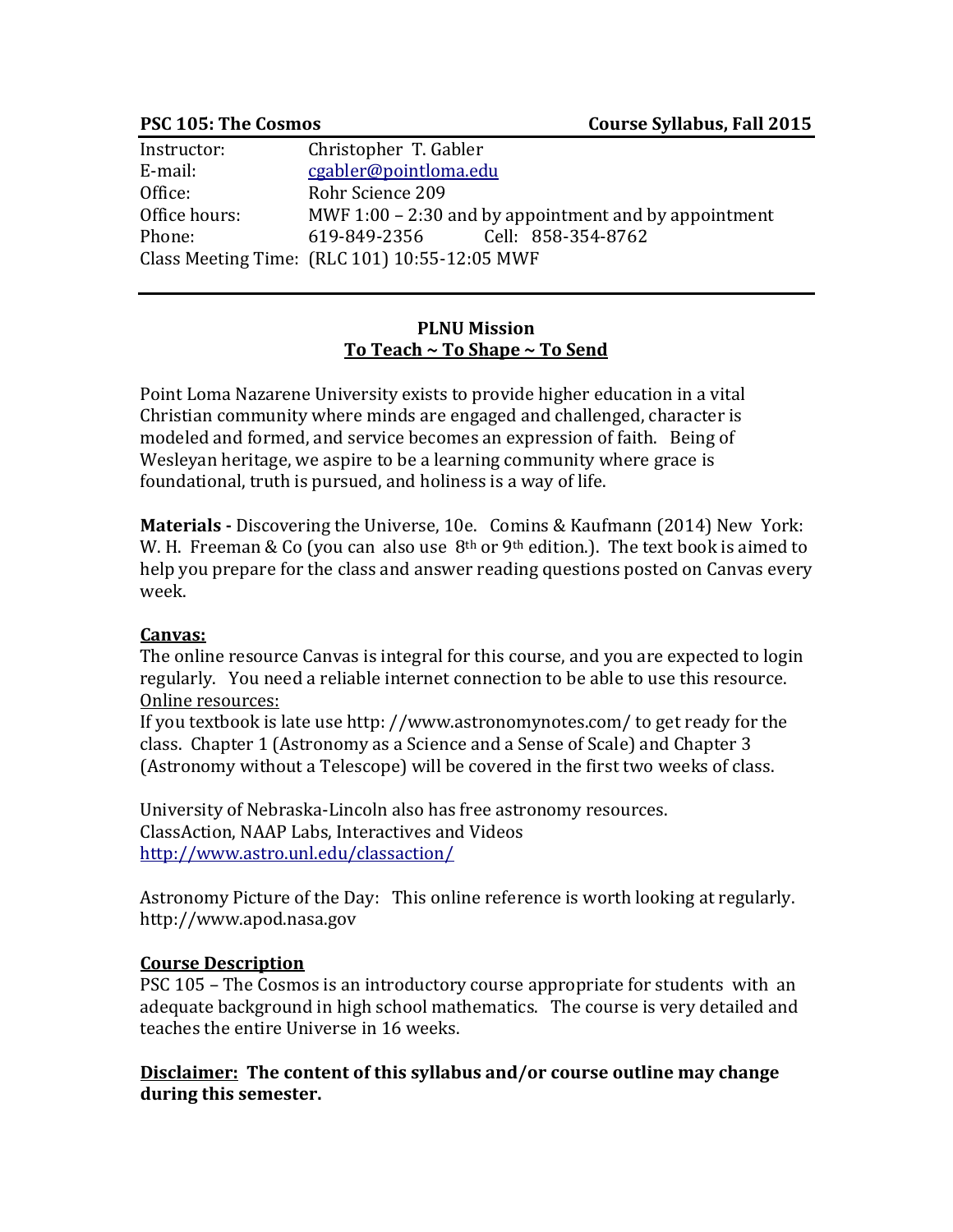**Course Description (continued)**: It is a field that covers our own Moon and Earth, the Sun and our Solar System, to the Milky Way and outer galaxies and to the structure and origin of the universe. It is an indirect science, since the laboratory of astronomical objects is outside of our reach. This course will expose you to some ingenious indirect methods to discover truths about our universe. We will start with the most familiar elements of astronomy: scientific measurement, methods of measuring distance, the sky, the solar system, stars, constellations, and planets. As the semester progresses we will delve into motion and orbits, the properties of light (an astronomical phenomena which can be measured from Earth) and nebulae, galaxies, and cosmology and the expansion of the universe. This course will reveal the beauty, design, structure and behavior of the created universe and show the imaginative mind of the Creator Himself.

**Course Objectives** – An emphasis is placed on both conceptual understanding and the ability to solve problems dealing with the concepts studied. As part of the General Education at Point Loma this particular course places a particular emphasis on quantitative reasoning, particularly through the lens of the physical sciences. The main objective of this course is to fulfill the physical science requirement of a general college education while using the discipline of astronomy as a tool. That is, this course aims to teach you how to think critically and scientifically, and to give you a cosmic perspective of our universe.

Specifically students should be able to:

1. Developing basic scientific literacy and insight into the integrated scientific description of our whole cosmos.

2. Understanding how modern science relates to human culture and the origins of modern cosmology.

3. Observe the science of the physical universe as a dynamic changing system, and which of these processes are evolutionary processes.

4. The integration of modern science and personal faith.

**Class Meetings** – Learning astronomy requires active learning and participation during class. In preparation for each class meeting there is a reading assignment. To maximize your learning and participation during our meetings it is very important that you have read this material before class.

**Homework –** Homework is worth 20% of your final grade.

*Submission:* Written homework solutions should be worked neatly in clear logical steps. (Solutions and explanations should be clear enough that one of your peers could easily follow what you did if they had not worked the problem before.)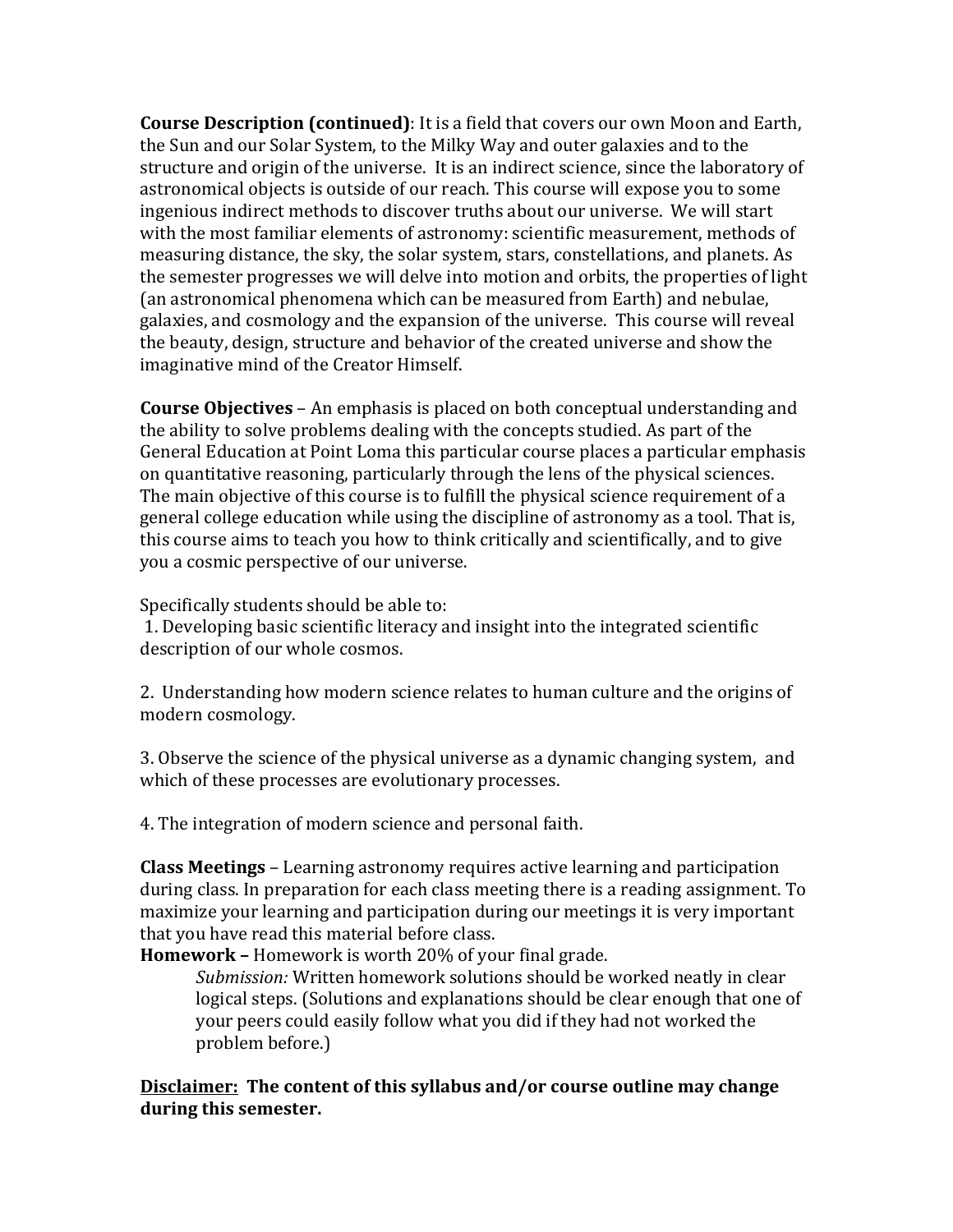*Collaboration*: We expect and encourage collaboration between you and your peers while working on your homework, but your work should be your own original solutions. Allow adequate time to work and think about problems by yourself first before you work together with your peers or ask questions of me. When you sit down to write up a problem, you should not use notes copied from someone else. The guideline is that you should have no trouble explaining or repeating work that you turn in.

*Late Submission:* Up to one late assignment per quad will be accepted late with a 10% reduction in grade for every day it is late. This begins with a 10% reduction for an assignment turned in later in the day after this homework has been collected at the beginning of class.

**Exams –** Examinations will be given in class, which count toward 40% of your final grade, consisting of three midterms. The final exam is comprehensive and counts for 25% of your grade. Exams will be closed book. Partial credit will be given for correct reasoning at any step of the problem, but only if it is communicated clearly enough for me to understand. For problems that call for a solution or explanation, no credit will be given for an answer alone; the method or reasoning must also be shown.

**Final Grades –** The grade you earn in this course is roughly based on the following scale: 100%-88% A, 88%-85.5% A-, 85.5%-83% B+, 83%-78% B, 78%-75.5% B-, 75.5%-73% C+, 73%-68% C, 68%-65.5% C-, 65.5%-63% D+, 63%-58% D, 58%- 55.5% D-. The points you receive during the course are weighted accordingly: inclass quizzes: 15%, homework: 20%, exams (4): 40%, final exam: 25%.

**Academic Integrity –** Students should demonstrate academic honesty by doing original work and by giving appropriate credit to the ideas of others. As stated in the university catalog, "Academic dishonesty is the act of presenting information, ideas, and/or concepts as one's own when in reality they are the results of another person's creativity and effort. Such acts include plagiarism, copying of class assignments, and copying or other fraudulent behavior on examinations." All students are expected to uphold the highest standards of honesty and integrity in their academic work. Cheating or plagiarism may result at a minimum in failure on the assignment and may result in an automatic failure in this course.

**Academic Accommodations –**While all students are expected to meet the minimum academic standards for completion of this course, students with disabilities may require academic accommodations. To request academic accommodations, you will need to file documentation with the Disability Resource Center (DRC), located in the Bond Academic Center.